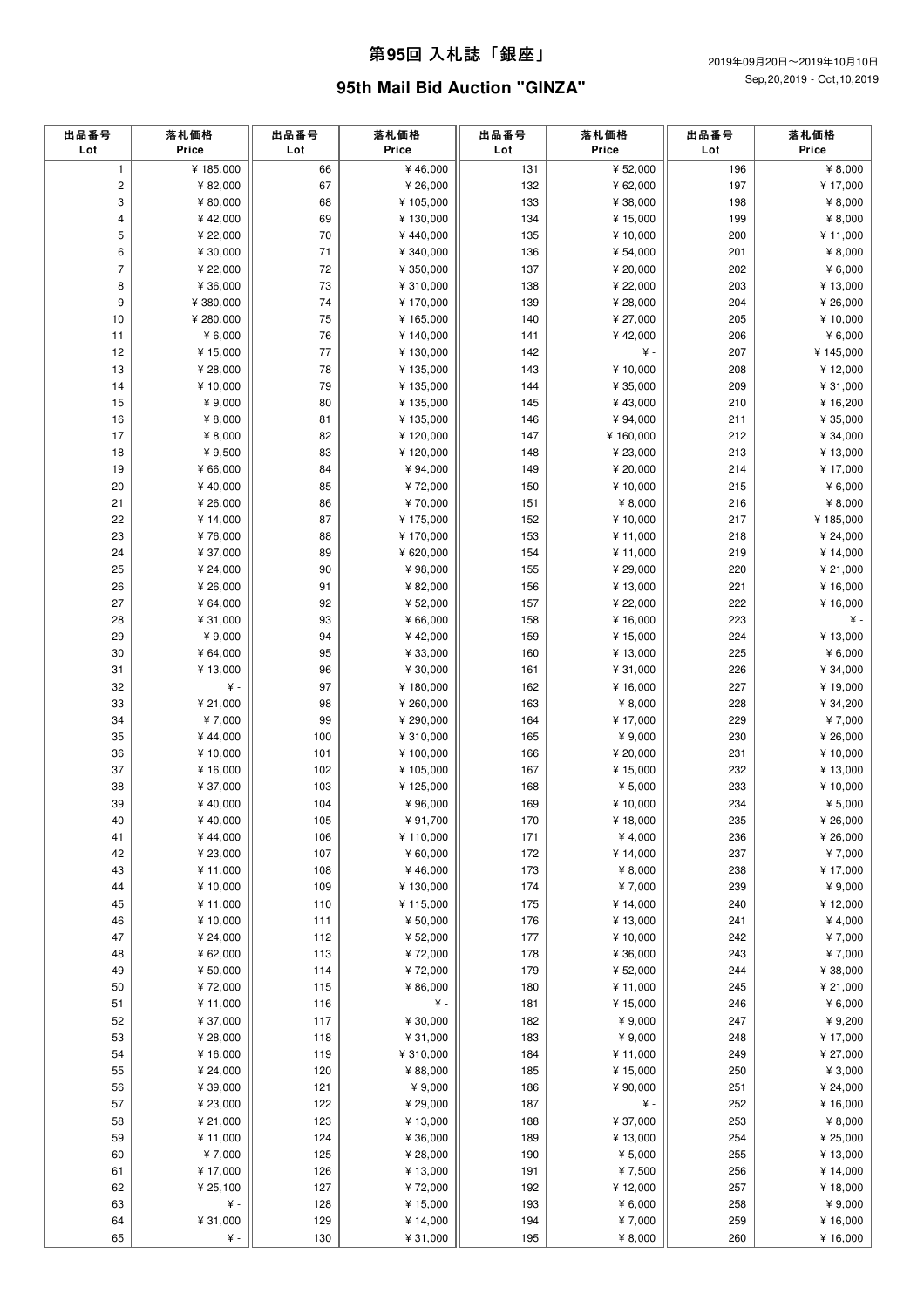## 第**95**回 ⼊札誌「銀座」

# **95th Mail Bid Auction "GINZA"**

| ¥ 16,000<br>¥ 52,000<br>261<br>326<br>391<br>¥100,000<br>456<br>¥18,000<br>327<br>392<br>262<br>¥18,000<br>¥ 31,000<br>¥74,000<br>457<br>¥ 37,000<br>263<br>328<br>393<br>¥ 39,000<br>¥ 31,000<br>¥71,000<br>458<br>¥ 30,000<br>264<br>329<br>394<br>459<br>¥12,000<br>¥ 31,000<br>¥ 82,000<br>¥ 36,000<br>265<br>¥ 23,000<br>330<br>¥ 31,000<br>395<br>¥76,000<br>460<br>¥ 11,000<br>266<br>¥7,000<br>331<br>396<br>¥76,000<br>¥ $8,000$<br>¥ 35,000<br>461<br>267<br>¥ 26,000<br>332<br>¥ 15,000<br>397<br>¥ 35,000<br>462<br>¥ $8,000$<br>268<br>¥ 17,000<br>333<br>398<br>463<br>¥17,000<br>¥ 12,000<br>¥ 60,000<br>269<br>399<br>¥13,000<br>334<br>¥ 20,000<br>¥ 19,000<br>464<br>¥ 23,000<br>270<br>¥ $6,100$<br>335<br>¥ 28,000<br>400<br>¥ 20,000<br>465<br>¥ 35,000<br>271<br>¥ 21,000<br>336<br>¥ 130,000<br>401<br>¥ 28,000<br>466<br>¥ 27,000<br>272<br>¥7,000<br>337<br>402<br>467<br>¥ 16,000<br>¥ 165,000<br>¥40,000<br>273<br>¥ $5,000$<br>338<br>¥16,000<br>403<br>¥ 8,000<br>468<br>¥ 31,000<br>274<br>339<br>¥42,000<br>¥ 92,000<br>404<br>¥ 56,000<br>469<br>¥ 60,000<br>275<br>¥19,000<br>340<br>¥12,000<br>405<br>¥41,100<br>470<br>¥ 620,000<br>276<br>¥ 17,000<br>¥ $6,000$<br>341<br>¥12,000<br>406<br>¥ 29,000<br>471<br>407<br>277<br>¥ $6,000$<br>342<br>¥12,000<br>¥ 16,000<br>472<br>¥ -<br>278<br>¥ 90,000<br>343<br>¥ 16,000<br>408<br>473<br>¥ 21,000<br>¥ 56,000<br>279<br>¥ 20,000<br>344<br>¥ -<br>409<br>¥ 8,000<br>474<br>¥ 360,000<br>280<br>¥ 10,000<br>¥110,000<br>¥ 14,000<br>345<br>410<br>¥ 15,000<br>475<br>281<br>¥180,000<br>346<br>¥ 30,000<br>411<br>476<br>¥ 300,000<br>¥110,000<br>282<br>¥ 94,000<br>347<br>¥ 20,000<br>412<br>477<br>¥12,000<br>¥ 210,000<br>283<br>¥ -<br>¥42,000<br>348<br>413<br>478<br>¥145,000<br>¥ 22,000<br>284<br>¥ 21,000<br>349<br>¥ 10,000<br>414<br>¥ 370,000<br>479<br>¥420,000<br>285<br>¥19,000<br>350<br>¥ $3,000$<br>415<br>¥ 13,000<br>480<br>¥ 23,000<br>¥ 8,000<br>286<br>¥ 20,000<br>351<br>416<br>¥ 21,000<br>481<br>¥ 560,000<br>287<br>417<br>¥ 92,000<br>352<br>¥7,500<br>¥ 280,000<br>482<br>¥42,000<br>288<br>¥ 171,000<br>353<br>¥ -<br>483<br>418<br>¥120,000<br>¥ 37,000<br>289<br>¥ 58,000<br>354<br>¥<br>419<br>¥ 11,000<br>484<br>¥ 155,000<br>290<br>¥ 20,000<br>355<br>¥<br>420<br>¥ 10,000<br>485<br>¥ 80,000<br>¥ -<br>291<br>¥ 27,200<br>356<br>421<br>¥ 21,000<br>486<br>¥ 39,000<br>292<br>357<br>422<br>487<br>¥ 9,000<br>¥ 220,000<br>¥ 30,000<br>¥ 62,000<br>293<br>423<br>¥ 50,000<br>358<br>¥ 220,000<br>¥ 60,000<br>488<br>¥ 60,000<br>294<br>¥ 23,000<br>359<br>¥125,000<br>424<br>¥120,000<br>489<br>¥ 62,000<br>¥ 8,000<br>295<br>¥ 9,000<br>360<br>¥ 38,100<br>425<br>¥190,000<br>490<br>296<br>¥70,000<br>361<br>¥ 22,000<br>426<br>¥135,000<br>491<br>¥ 64,000<br>297<br>¥ 20,000<br>362<br>¥ 25,000<br>427<br>¥ 86,000<br>492<br>¥110,000<br>¥ -<br>298<br>363<br>¥13,000<br>428<br>¥42,000<br>493<br>¥ 29,000<br>429<br>299<br>¥ $5,000$<br>364<br>¥ 11,000<br>¥ -<br>494<br>¥420,000<br>365<br>430<br>495<br>300<br>¥ 27,000<br>¥ 6,000<br>¥ 32,000<br>¥ 96,000<br>¥ 38,000<br>366<br>¥ 6,000<br>431<br>¥ 34,000<br>496<br>¥42,000<br>301<br>367<br>302<br>¥ $6,000$<br>¥ 18,000<br>432<br>¥ 58,000<br>497<br>¥ 165,000<br>433<br>303<br>¥ $6,200$<br>368<br>¥12,000<br>¥ 37,000<br>498<br>¥ 37,000<br>304<br>¥ 6,000<br>369<br>¥ 6,000<br>434<br>¥ 38,000<br>499<br>¥72,000<br>370<br>435<br>305<br>¥18,000<br>¥ 23,000<br>¥ 34,000<br>500<br>¥ 30,000<br>306<br>371<br>¥ 9,000<br>436<br>¥ 64,000<br>501<br>¥140,000<br>¥16,000<br>307<br>372<br>437<br>¥125,000<br>¥ 18,000<br>¥ 31,000<br>502<br>¥ 150,000<br>308<br>¥71,000<br>373<br>¥17,000<br>438<br>¥ 28,000<br>503<br>¥185,000<br>309<br>¥ 9,000<br>374<br>¥ 14,500<br>439<br>¥ 30,000<br>504<br>¥185,000<br>310<br>¥ 15,000<br>375<br>¥7,000<br>440<br>¥ 30,000<br>505<br>¥185,000<br>311<br>¥ 23,000<br>376<br>¥ 5,000<br>441<br>¥ 29,000<br>506<br>¥185,000<br>312<br>377<br>¥ 160,000<br>¥ 52,000<br>442<br>¥ 30,000<br>507<br>¥ 220,000<br>313<br>¥125,000<br>378<br>¥42,000<br>443<br>¥ 16,000<br>508<br>¥ 145,000<br>314<br>¥ 21,000<br>379<br>¥ 165,000<br>444<br>¥185,000<br>509<br>¥ 145,000<br>315<br>¥ 39,000<br>380<br>¥ 52,000<br>445<br>¥185,000<br>510<br>¥ 26,000<br>446<br>316<br>¥ 23,000<br>381<br>¥ 38,000<br>¥ 17,000<br>511<br>¥ 32,100<br>317<br>447<br>¥ 20,000<br>382<br>¥ 840,000<br>¥ 15,000<br>512<br>¥ 36,000<br>318<br>¥18,000<br>383<br>¥ 350,000<br>448<br>¥ 30,000<br>513<br>¥ 35,000<br>319<br>¥ 20,000<br>384<br>¥ 10,000<br>449<br>¥180,000<br>514<br>¥ 160,000<br>320<br>¥ 28,000<br>385<br>¥ 35,000<br>450<br>¥195,000<br>¥ 165,000<br>515<br>386<br>451<br>321<br>¥ 52,000<br>¥ 35,000<br>¥ 16,100<br>516<br>¥160,000<br>322<br>¥ 50,000<br>387<br>¥ 29,000<br>452<br>¥72,000<br>517<br>¥40,000<br>323<br>¥ 14,000<br>388<br>¥ 5,000<br>453<br>¥ 29,000<br>518<br>¥ 80,000<br>324<br>¥ 39,000<br>389<br>¥42,000<br>454<br>¥ 16,000<br>519<br>¥ 30,000<br>325<br>¥ 32,000<br>390<br>¥78,200<br>455<br>¥ 92,000<br>520<br>¥46,000 | 出品番号<br>Lot | 落札価格<br>Price | 出品番号<br>Lot | 落札価格<br>Price | 出品番号<br>Lot | 落札価格<br>Price | 出品番号<br>Lot | 落札価格<br>Price |
|---------------------------------------------------------------------------------------------------------------------------------------------------------------------------------------------------------------------------------------------------------------------------------------------------------------------------------------------------------------------------------------------------------------------------------------------------------------------------------------------------------------------------------------------------------------------------------------------------------------------------------------------------------------------------------------------------------------------------------------------------------------------------------------------------------------------------------------------------------------------------------------------------------------------------------------------------------------------------------------------------------------------------------------------------------------------------------------------------------------------------------------------------------------------------------------------------------------------------------------------------------------------------------------------------------------------------------------------------------------------------------------------------------------------------------------------------------------------------------------------------------------------------------------------------------------------------------------------------------------------------------------------------------------------------------------------------------------------------------------------------------------------------------------------------------------------------------------------------------------------------------------------------------------------------------------------------------------------------------------------------------------------------------------------------------------------------------------------------------------------------------------------------------------------------------------------------------------------------------------------------------------------------------------------------------------------------------------------------------------------------------------------------------------------------------------------------------------------------------------------------------------------------------------------------------------------------------------------------------------------------------------------------------------------------------------------------------------------------------------------------------------------------------------------------------------------------------------------------------------------------------------------------------------------------------------------------------------------------------------------------------------------------------------------------------------------------------------------------------------------------------------------------------------------------------------------------------------------------------------------------------------------------------------------------------------------------------------------------------------------------------------------------------------------------------------------------------------------------------------------------------------------------------------------------------------------------------------------------------------------------------------------------------------------------------------------------------------------------------------------------------------------------------------------------------------------------------------------------------------------------------------------------------------------------------------------------------------------------------------------------------------------------------------------------------------------------------------------------------------------------------------------------------------------------------------------------------------------------------------------------------------------------------------------------------------------------------------------------------------------------------------------------------------------------------------------------------------------------------------------------------------------------------------------------------------------------------------------------------------------------------------------------------------------------------------------------------------------------------------------------------------------------------------------------------------------------------------------------------------------------------------------------------------------------------------------------------------------------------------------------------------------------------------------------------------|-------------|---------------|-------------|---------------|-------------|---------------|-------------|---------------|
|                                                                                                                                                                                                                                                                                                                                                                                                                                                                                                                                                                                                                                                                                                                                                                                                                                                                                                                                                                                                                                                                                                                                                                                                                                                                                                                                                                                                                                                                                                                                                                                                                                                                                                                                                                                                                                                                                                                                                                                                                                                                                                                                                                                                                                                                                                                                                                                                                                                                                                                                                                                                                                                                                                                                                                                                                                                                                                                                                                                                                                                                                                                                                                                                                                                                                                                                                                                                                                                                                                                                                                                                                                                                                                                                                                                                                                                                                                                                                                                                                                                                                                                                                                                                                                                                                                                                                                                                                                                                                                                                                                                                                                                                                                                                                                                                                                                                                                                                                                                                                                                               |             |               |             |               |             |               |             |               |
|                                                                                                                                                                                                                                                                                                                                                                                                                                                                                                                                                                                                                                                                                                                                                                                                                                                                                                                                                                                                                                                                                                                                                                                                                                                                                                                                                                                                                                                                                                                                                                                                                                                                                                                                                                                                                                                                                                                                                                                                                                                                                                                                                                                                                                                                                                                                                                                                                                                                                                                                                                                                                                                                                                                                                                                                                                                                                                                                                                                                                                                                                                                                                                                                                                                                                                                                                                                                                                                                                                                                                                                                                                                                                                                                                                                                                                                                                                                                                                                                                                                                                                                                                                                                                                                                                                                                                                                                                                                                                                                                                                                                                                                                                                                                                                                                                                                                                                                                                                                                                                                               |             |               |             |               |             |               |             |               |
|                                                                                                                                                                                                                                                                                                                                                                                                                                                                                                                                                                                                                                                                                                                                                                                                                                                                                                                                                                                                                                                                                                                                                                                                                                                                                                                                                                                                                                                                                                                                                                                                                                                                                                                                                                                                                                                                                                                                                                                                                                                                                                                                                                                                                                                                                                                                                                                                                                                                                                                                                                                                                                                                                                                                                                                                                                                                                                                                                                                                                                                                                                                                                                                                                                                                                                                                                                                                                                                                                                                                                                                                                                                                                                                                                                                                                                                                                                                                                                                                                                                                                                                                                                                                                                                                                                                                                                                                                                                                                                                                                                                                                                                                                                                                                                                                                                                                                                                                                                                                                                                               |             |               |             |               |             |               |             |               |
|                                                                                                                                                                                                                                                                                                                                                                                                                                                                                                                                                                                                                                                                                                                                                                                                                                                                                                                                                                                                                                                                                                                                                                                                                                                                                                                                                                                                                                                                                                                                                                                                                                                                                                                                                                                                                                                                                                                                                                                                                                                                                                                                                                                                                                                                                                                                                                                                                                                                                                                                                                                                                                                                                                                                                                                                                                                                                                                                                                                                                                                                                                                                                                                                                                                                                                                                                                                                                                                                                                                                                                                                                                                                                                                                                                                                                                                                                                                                                                                                                                                                                                                                                                                                                                                                                                                                                                                                                                                                                                                                                                                                                                                                                                                                                                                                                                                                                                                                                                                                                                                               |             |               |             |               |             |               |             |               |
|                                                                                                                                                                                                                                                                                                                                                                                                                                                                                                                                                                                                                                                                                                                                                                                                                                                                                                                                                                                                                                                                                                                                                                                                                                                                                                                                                                                                                                                                                                                                                                                                                                                                                                                                                                                                                                                                                                                                                                                                                                                                                                                                                                                                                                                                                                                                                                                                                                                                                                                                                                                                                                                                                                                                                                                                                                                                                                                                                                                                                                                                                                                                                                                                                                                                                                                                                                                                                                                                                                                                                                                                                                                                                                                                                                                                                                                                                                                                                                                                                                                                                                                                                                                                                                                                                                                                                                                                                                                                                                                                                                                                                                                                                                                                                                                                                                                                                                                                                                                                                                                               |             |               |             |               |             |               |             |               |
|                                                                                                                                                                                                                                                                                                                                                                                                                                                                                                                                                                                                                                                                                                                                                                                                                                                                                                                                                                                                                                                                                                                                                                                                                                                                                                                                                                                                                                                                                                                                                                                                                                                                                                                                                                                                                                                                                                                                                                                                                                                                                                                                                                                                                                                                                                                                                                                                                                                                                                                                                                                                                                                                                                                                                                                                                                                                                                                                                                                                                                                                                                                                                                                                                                                                                                                                                                                                                                                                                                                                                                                                                                                                                                                                                                                                                                                                                                                                                                                                                                                                                                                                                                                                                                                                                                                                                                                                                                                                                                                                                                                                                                                                                                                                                                                                                                                                                                                                                                                                                                                               |             |               |             |               |             |               |             |               |
|                                                                                                                                                                                                                                                                                                                                                                                                                                                                                                                                                                                                                                                                                                                                                                                                                                                                                                                                                                                                                                                                                                                                                                                                                                                                                                                                                                                                                                                                                                                                                                                                                                                                                                                                                                                                                                                                                                                                                                                                                                                                                                                                                                                                                                                                                                                                                                                                                                                                                                                                                                                                                                                                                                                                                                                                                                                                                                                                                                                                                                                                                                                                                                                                                                                                                                                                                                                                                                                                                                                                                                                                                                                                                                                                                                                                                                                                                                                                                                                                                                                                                                                                                                                                                                                                                                                                                                                                                                                                                                                                                                                                                                                                                                                                                                                                                                                                                                                                                                                                                                                               |             |               |             |               |             |               |             |               |
|                                                                                                                                                                                                                                                                                                                                                                                                                                                                                                                                                                                                                                                                                                                                                                                                                                                                                                                                                                                                                                                                                                                                                                                                                                                                                                                                                                                                                                                                                                                                                                                                                                                                                                                                                                                                                                                                                                                                                                                                                                                                                                                                                                                                                                                                                                                                                                                                                                                                                                                                                                                                                                                                                                                                                                                                                                                                                                                                                                                                                                                                                                                                                                                                                                                                                                                                                                                                                                                                                                                                                                                                                                                                                                                                                                                                                                                                                                                                                                                                                                                                                                                                                                                                                                                                                                                                                                                                                                                                                                                                                                                                                                                                                                                                                                                                                                                                                                                                                                                                                                                               |             |               |             |               |             |               |             |               |
|                                                                                                                                                                                                                                                                                                                                                                                                                                                                                                                                                                                                                                                                                                                                                                                                                                                                                                                                                                                                                                                                                                                                                                                                                                                                                                                                                                                                                                                                                                                                                                                                                                                                                                                                                                                                                                                                                                                                                                                                                                                                                                                                                                                                                                                                                                                                                                                                                                                                                                                                                                                                                                                                                                                                                                                                                                                                                                                                                                                                                                                                                                                                                                                                                                                                                                                                                                                                                                                                                                                                                                                                                                                                                                                                                                                                                                                                                                                                                                                                                                                                                                                                                                                                                                                                                                                                                                                                                                                                                                                                                                                                                                                                                                                                                                                                                                                                                                                                                                                                                                                               |             |               |             |               |             |               |             |               |
|                                                                                                                                                                                                                                                                                                                                                                                                                                                                                                                                                                                                                                                                                                                                                                                                                                                                                                                                                                                                                                                                                                                                                                                                                                                                                                                                                                                                                                                                                                                                                                                                                                                                                                                                                                                                                                                                                                                                                                                                                                                                                                                                                                                                                                                                                                                                                                                                                                                                                                                                                                                                                                                                                                                                                                                                                                                                                                                                                                                                                                                                                                                                                                                                                                                                                                                                                                                                                                                                                                                                                                                                                                                                                                                                                                                                                                                                                                                                                                                                                                                                                                                                                                                                                                                                                                                                                                                                                                                                                                                                                                                                                                                                                                                                                                                                                                                                                                                                                                                                                                                               |             |               |             |               |             |               |             |               |
|                                                                                                                                                                                                                                                                                                                                                                                                                                                                                                                                                                                                                                                                                                                                                                                                                                                                                                                                                                                                                                                                                                                                                                                                                                                                                                                                                                                                                                                                                                                                                                                                                                                                                                                                                                                                                                                                                                                                                                                                                                                                                                                                                                                                                                                                                                                                                                                                                                                                                                                                                                                                                                                                                                                                                                                                                                                                                                                                                                                                                                                                                                                                                                                                                                                                                                                                                                                                                                                                                                                                                                                                                                                                                                                                                                                                                                                                                                                                                                                                                                                                                                                                                                                                                                                                                                                                                                                                                                                                                                                                                                                                                                                                                                                                                                                                                                                                                                                                                                                                                                                               |             |               |             |               |             |               |             |               |
|                                                                                                                                                                                                                                                                                                                                                                                                                                                                                                                                                                                                                                                                                                                                                                                                                                                                                                                                                                                                                                                                                                                                                                                                                                                                                                                                                                                                                                                                                                                                                                                                                                                                                                                                                                                                                                                                                                                                                                                                                                                                                                                                                                                                                                                                                                                                                                                                                                                                                                                                                                                                                                                                                                                                                                                                                                                                                                                                                                                                                                                                                                                                                                                                                                                                                                                                                                                                                                                                                                                                                                                                                                                                                                                                                                                                                                                                                                                                                                                                                                                                                                                                                                                                                                                                                                                                                                                                                                                                                                                                                                                                                                                                                                                                                                                                                                                                                                                                                                                                                                                               |             |               |             |               |             |               |             |               |
|                                                                                                                                                                                                                                                                                                                                                                                                                                                                                                                                                                                                                                                                                                                                                                                                                                                                                                                                                                                                                                                                                                                                                                                                                                                                                                                                                                                                                                                                                                                                                                                                                                                                                                                                                                                                                                                                                                                                                                                                                                                                                                                                                                                                                                                                                                                                                                                                                                                                                                                                                                                                                                                                                                                                                                                                                                                                                                                                                                                                                                                                                                                                                                                                                                                                                                                                                                                                                                                                                                                                                                                                                                                                                                                                                                                                                                                                                                                                                                                                                                                                                                                                                                                                                                                                                                                                                                                                                                                                                                                                                                                                                                                                                                                                                                                                                                                                                                                                                                                                                                                               |             |               |             |               |             |               |             |               |
|                                                                                                                                                                                                                                                                                                                                                                                                                                                                                                                                                                                                                                                                                                                                                                                                                                                                                                                                                                                                                                                                                                                                                                                                                                                                                                                                                                                                                                                                                                                                                                                                                                                                                                                                                                                                                                                                                                                                                                                                                                                                                                                                                                                                                                                                                                                                                                                                                                                                                                                                                                                                                                                                                                                                                                                                                                                                                                                                                                                                                                                                                                                                                                                                                                                                                                                                                                                                                                                                                                                                                                                                                                                                                                                                                                                                                                                                                                                                                                                                                                                                                                                                                                                                                                                                                                                                                                                                                                                                                                                                                                                                                                                                                                                                                                                                                                                                                                                                                                                                                                                               |             |               |             |               |             |               |             |               |
|                                                                                                                                                                                                                                                                                                                                                                                                                                                                                                                                                                                                                                                                                                                                                                                                                                                                                                                                                                                                                                                                                                                                                                                                                                                                                                                                                                                                                                                                                                                                                                                                                                                                                                                                                                                                                                                                                                                                                                                                                                                                                                                                                                                                                                                                                                                                                                                                                                                                                                                                                                                                                                                                                                                                                                                                                                                                                                                                                                                                                                                                                                                                                                                                                                                                                                                                                                                                                                                                                                                                                                                                                                                                                                                                                                                                                                                                                                                                                                                                                                                                                                                                                                                                                                                                                                                                                                                                                                                                                                                                                                                                                                                                                                                                                                                                                                                                                                                                                                                                                                                               |             |               |             |               |             |               |             |               |
|                                                                                                                                                                                                                                                                                                                                                                                                                                                                                                                                                                                                                                                                                                                                                                                                                                                                                                                                                                                                                                                                                                                                                                                                                                                                                                                                                                                                                                                                                                                                                                                                                                                                                                                                                                                                                                                                                                                                                                                                                                                                                                                                                                                                                                                                                                                                                                                                                                                                                                                                                                                                                                                                                                                                                                                                                                                                                                                                                                                                                                                                                                                                                                                                                                                                                                                                                                                                                                                                                                                                                                                                                                                                                                                                                                                                                                                                                                                                                                                                                                                                                                                                                                                                                                                                                                                                                                                                                                                                                                                                                                                                                                                                                                                                                                                                                                                                                                                                                                                                                                                               |             |               |             |               |             |               |             |               |
|                                                                                                                                                                                                                                                                                                                                                                                                                                                                                                                                                                                                                                                                                                                                                                                                                                                                                                                                                                                                                                                                                                                                                                                                                                                                                                                                                                                                                                                                                                                                                                                                                                                                                                                                                                                                                                                                                                                                                                                                                                                                                                                                                                                                                                                                                                                                                                                                                                                                                                                                                                                                                                                                                                                                                                                                                                                                                                                                                                                                                                                                                                                                                                                                                                                                                                                                                                                                                                                                                                                                                                                                                                                                                                                                                                                                                                                                                                                                                                                                                                                                                                                                                                                                                                                                                                                                                                                                                                                                                                                                                                                                                                                                                                                                                                                                                                                                                                                                                                                                                                                               |             |               |             |               |             |               |             |               |
|                                                                                                                                                                                                                                                                                                                                                                                                                                                                                                                                                                                                                                                                                                                                                                                                                                                                                                                                                                                                                                                                                                                                                                                                                                                                                                                                                                                                                                                                                                                                                                                                                                                                                                                                                                                                                                                                                                                                                                                                                                                                                                                                                                                                                                                                                                                                                                                                                                                                                                                                                                                                                                                                                                                                                                                                                                                                                                                                                                                                                                                                                                                                                                                                                                                                                                                                                                                                                                                                                                                                                                                                                                                                                                                                                                                                                                                                                                                                                                                                                                                                                                                                                                                                                                                                                                                                                                                                                                                                                                                                                                                                                                                                                                                                                                                                                                                                                                                                                                                                                                                               |             |               |             |               |             |               |             |               |
|                                                                                                                                                                                                                                                                                                                                                                                                                                                                                                                                                                                                                                                                                                                                                                                                                                                                                                                                                                                                                                                                                                                                                                                                                                                                                                                                                                                                                                                                                                                                                                                                                                                                                                                                                                                                                                                                                                                                                                                                                                                                                                                                                                                                                                                                                                                                                                                                                                                                                                                                                                                                                                                                                                                                                                                                                                                                                                                                                                                                                                                                                                                                                                                                                                                                                                                                                                                                                                                                                                                                                                                                                                                                                                                                                                                                                                                                                                                                                                                                                                                                                                                                                                                                                                                                                                                                                                                                                                                                                                                                                                                                                                                                                                                                                                                                                                                                                                                                                                                                                                                               |             |               |             |               |             |               |             |               |
|                                                                                                                                                                                                                                                                                                                                                                                                                                                                                                                                                                                                                                                                                                                                                                                                                                                                                                                                                                                                                                                                                                                                                                                                                                                                                                                                                                                                                                                                                                                                                                                                                                                                                                                                                                                                                                                                                                                                                                                                                                                                                                                                                                                                                                                                                                                                                                                                                                                                                                                                                                                                                                                                                                                                                                                                                                                                                                                                                                                                                                                                                                                                                                                                                                                                                                                                                                                                                                                                                                                                                                                                                                                                                                                                                                                                                                                                                                                                                                                                                                                                                                                                                                                                                                                                                                                                                                                                                                                                                                                                                                                                                                                                                                                                                                                                                                                                                                                                                                                                                                                               |             |               |             |               |             |               |             |               |
|                                                                                                                                                                                                                                                                                                                                                                                                                                                                                                                                                                                                                                                                                                                                                                                                                                                                                                                                                                                                                                                                                                                                                                                                                                                                                                                                                                                                                                                                                                                                                                                                                                                                                                                                                                                                                                                                                                                                                                                                                                                                                                                                                                                                                                                                                                                                                                                                                                                                                                                                                                                                                                                                                                                                                                                                                                                                                                                                                                                                                                                                                                                                                                                                                                                                                                                                                                                                                                                                                                                                                                                                                                                                                                                                                                                                                                                                                                                                                                                                                                                                                                                                                                                                                                                                                                                                                                                                                                                                                                                                                                                                                                                                                                                                                                                                                                                                                                                                                                                                                                                               |             |               |             |               |             |               |             |               |
|                                                                                                                                                                                                                                                                                                                                                                                                                                                                                                                                                                                                                                                                                                                                                                                                                                                                                                                                                                                                                                                                                                                                                                                                                                                                                                                                                                                                                                                                                                                                                                                                                                                                                                                                                                                                                                                                                                                                                                                                                                                                                                                                                                                                                                                                                                                                                                                                                                                                                                                                                                                                                                                                                                                                                                                                                                                                                                                                                                                                                                                                                                                                                                                                                                                                                                                                                                                                                                                                                                                                                                                                                                                                                                                                                                                                                                                                                                                                                                                                                                                                                                                                                                                                                                                                                                                                                                                                                                                                                                                                                                                                                                                                                                                                                                                                                                                                                                                                                                                                                                                               |             |               |             |               |             |               |             |               |
|                                                                                                                                                                                                                                                                                                                                                                                                                                                                                                                                                                                                                                                                                                                                                                                                                                                                                                                                                                                                                                                                                                                                                                                                                                                                                                                                                                                                                                                                                                                                                                                                                                                                                                                                                                                                                                                                                                                                                                                                                                                                                                                                                                                                                                                                                                                                                                                                                                                                                                                                                                                                                                                                                                                                                                                                                                                                                                                                                                                                                                                                                                                                                                                                                                                                                                                                                                                                                                                                                                                                                                                                                                                                                                                                                                                                                                                                                                                                                                                                                                                                                                                                                                                                                                                                                                                                                                                                                                                                                                                                                                                                                                                                                                                                                                                                                                                                                                                                                                                                                                                               |             |               |             |               |             |               |             |               |
|                                                                                                                                                                                                                                                                                                                                                                                                                                                                                                                                                                                                                                                                                                                                                                                                                                                                                                                                                                                                                                                                                                                                                                                                                                                                                                                                                                                                                                                                                                                                                                                                                                                                                                                                                                                                                                                                                                                                                                                                                                                                                                                                                                                                                                                                                                                                                                                                                                                                                                                                                                                                                                                                                                                                                                                                                                                                                                                                                                                                                                                                                                                                                                                                                                                                                                                                                                                                                                                                                                                                                                                                                                                                                                                                                                                                                                                                                                                                                                                                                                                                                                                                                                                                                                                                                                                                                                                                                                                                                                                                                                                                                                                                                                                                                                                                                                                                                                                                                                                                                                                               |             |               |             |               |             |               |             |               |
|                                                                                                                                                                                                                                                                                                                                                                                                                                                                                                                                                                                                                                                                                                                                                                                                                                                                                                                                                                                                                                                                                                                                                                                                                                                                                                                                                                                                                                                                                                                                                                                                                                                                                                                                                                                                                                                                                                                                                                                                                                                                                                                                                                                                                                                                                                                                                                                                                                                                                                                                                                                                                                                                                                                                                                                                                                                                                                                                                                                                                                                                                                                                                                                                                                                                                                                                                                                                                                                                                                                                                                                                                                                                                                                                                                                                                                                                                                                                                                                                                                                                                                                                                                                                                                                                                                                                                                                                                                                                                                                                                                                                                                                                                                                                                                                                                                                                                                                                                                                                                                                               |             |               |             |               |             |               |             |               |
|                                                                                                                                                                                                                                                                                                                                                                                                                                                                                                                                                                                                                                                                                                                                                                                                                                                                                                                                                                                                                                                                                                                                                                                                                                                                                                                                                                                                                                                                                                                                                                                                                                                                                                                                                                                                                                                                                                                                                                                                                                                                                                                                                                                                                                                                                                                                                                                                                                                                                                                                                                                                                                                                                                                                                                                                                                                                                                                                                                                                                                                                                                                                                                                                                                                                                                                                                                                                                                                                                                                                                                                                                                                                                                                                                                                                                                                                                                                                                                                                                                                                                                                                                                                                                                                                                                                                                                                                                                                                                                                                                                                                                                                                                                                                                                                                                                                                                                                                                                                                                                                               |             |               |             |               |             |               |             |               |
|                                                                                                                                                                                                                                                                                                                                                                                                                                                                                                                                                                                                                                                                                                                                                                                                                                                                                                                                                                                                                                                                                                                                                                                                                                                                                                                                                                                                                                                                                                                                                                                                                                                                                                                                                                                                                                                                                                                                                                                                                                                                                                                                                                                                                                                                                                                                                                                                                                                                                                                                                                                                                                                                                                                                                                                                                                                                                                                                                                                                                                                                                                                                                                                                                                                                                                                                                                                                                                                                                                                                                                                                                                                                                                                                                                                                                                                                                                                                                                                                                                                                                                                                                                                                                                                                                                                                                                                                                                                                                                                                                                                                                                                                                                                                                                                                                                                                                                                                                                                                                                                               |             |               |             |               |             |               |             |               |
|                                                                                                                                                                                                                                                                                                                                                                                                                                                                                                                                                                                                                                                                                                                                                                                                                                                                                                                                                                                                                                                                                                                                                                                                                                                                                                                                                                                                                                                                                                                                                                                                                                                                                                                                                                                                                                                                                                                                                                                                                                                                                                                                                                                                                                                                                                                                                                                                                                                                                                                                                                                                                                                                                                                                                                                                                                                                                                                                                                                                                                                                                                                                                                                                                                                                                                                                                                                                                                                                                                                                                                                                                                                                                                                                                                                                                                                                                                                                                                                                                                                                                                                                                                                                                                                                                                                                                                                                                                                                                                                                                                                                                                                                                                                                                                                                                                                                                                                                                                                                                                                               |             |               |             |               |             |               |             |               |
|                                                                                                                                                                                                                                                                                                                                                                                                                                                                                                                                                                                                                                                                                                                                                                                                                                                                                                                                                                                                                                                                                                                                                                                                                                                                                                                                                                                                                                                                                                                                                                                                                                                                                                                                                                                                                                                                                                                                                                                                                                                                                                                                                                                                                                                                                                                                                                                                                                                                                                                                                                                                                                                                                                                                                                                                                                                                                                                                                                                                                                                                                                                                                                                                                                                                                                                                                                                                                                                                                                                                                                                                                                                                                                                                                                                                                                                                                                                                                                                                                                                                                                                                                                                                                                                                                                                                                                                                                                                                                                                                                                                                                                                                                                                                                                                                                                                                                                                                                                                                                                                               |             |               |             |               |             |               |             |               |
|                                                                                                                                                                                                                                                                                                                                                                                                                                                                                                                                                                                                                                                                                                                                                                                                                                                                                                                                                                                                                                                                                                                                                                                                                                                                                                                                                                                                                                                                                                                                                                                                                                                                                                                                                                                                                                                                                                                                                                                                                                                                                                                                                                                                                                                                                                                                                                                                                                                                                                                                                                                                                                                                                                                                                                                                                                                                                                                                                                                                                                                                                                                                                                                                                                                                                                                                                                                                                                                                                                                                                                                                                                                                                                                                                                                                                                                                                                                                                                                                                                                                                                                                                                                                                                                                                                                                                                                                                                                                                                                                                                                                                                                                                                                                                                                                                                                                                                                                                                                                                                                               |             |               |             |               |             |               |             |               |
|                                                                                                                                                                                                                                                                                                                                                                                                                                                                                                                                                                                                                                                                                                                                                                                                                                                                                                                                                                                                                                                                                                                                                                                                                                                                                                                                                                                                                                                                                                                                                                                                                                                                                                                                                                                                                                                                                                                                                                                                                                                                                                                                                                                                                                                                                                                                                                                                                                                                                                                                                                                                                                                                                                                                                                                                                                                                                                                                                                                                                                                                                                                                                                                                                                                                                                                                                                                                                                                                                                                                                                                                                                                                                                                                                                                                                                                                                                                                                                                                                                                                                                                                                                                                                                                                                                                                                                                                                                                                                                                                                                                                                                                                                                                                                                                                                                                                                                                                                                                                                                                               |             |               |             |               |             |               |             |               |
|                                                                                                                                                                                                                                                                                                                                                                                                                                                                                                                                                                                                                                                                                                                                                                                                                                                                                                                                                                                                                                                                                                                                                                                                                                                                                                                                                                                                                                                                                                                                                                                                                                                                                                                                                                                                                                                                                                                                                                                                                                                                                                                                                                                                                                                                                                                                                                                                                                                                                                                                                                                                                                                                                                                                                                                                                                                                                                                                                                                                                                                                                                                                                                                                                                                                                                                                                                                                                                                                                                                                                                                                                                                                                                                                                                                                                                                                                                                                                                                                                                                                                                                                                                                                                                                                                                                                                                                                                                                                                                                                                                                                                                                                                                                                                                                                                                                                                                                                                                                                                                                               |             |               |             |               |             |               |             |               |
|                                                                                                                                                                                                                                                                                                                                                                                                                                                                                                                                                                                                                                                                                                                                                                                                                                                                                                                                                                                                                                                                                                                                                                                                                                                                                                                                                                                                                                                                                                                                                                                                                                                                                                                                                                                                                                                                                                                                                                                                                                                                                                                                                                                                                                                                                                                                                                                                                                                                                                                                                                                                                                                                                                                                                                                                                                                                                                                                                                                                                                                                                                                                                                                                                                                                                                                                                                                                                                                                                                                                                                                                                                                                                                                                                                                                                                                                                                                                                                                                                                                                                                                                                                                                                                                                                                                                                                                                                                                                                                                                                                                                                                                                                                                                                                                                                                                                                                                                                                                                                                                               |             |               |             |               |             |               |             |               |
|                                                                                                                                                                                                                                                                                                                                                                                                                                                                                                                                                                                                                                                                                                                                                                                                                                                                                                                                                                                                                                                                                                                                                                                                                                                                                                                                                                                                                                                                                                                                                                                                                                                                                                                                                                                                                                                                                                                                                                                                                                                                                                                                                                                                                                                                                                                                                                                                                                                                                                                                                                                                                                                                                                                                                                                                                                                                                                                                                                                                                                                                                                                                                                                                                                                                                                                                                                                                                                                                                                                                                                                                                                                                                                                                                                                                                                                                                                                                                                                                                                                                                                                                                                                                                                                                                                                                                                                                                                                                                                                                                                                                                                                                                                                                                                                                                                                                                                                                                                                                                                                               |             |               |             |               |             |               |             |               |
|                                                                                                                                                                                                                                                                                                                                                                                                                                                                                                                                                                                                                                                                                                                                                                                                                                                                                                                                                                                                                                                                                                                                                                                                                                                                                                                                                                                                                                                                                                                                                                                                                                                                                                                                                                                                                                                                                                                                                                                                                                                                                                                                                                                                                                                                                                                                                                                                                                                                                                                                                                                                                                                                                                                                                                                                                                                                                                                                                                                                                                                                                                                                                                                                                                                                                                                                                                                                                                                                                                                                                                                                                                                                                                                                                                                                                                                                                                                                                                                                                                                                                                                                                                                                                                                                                                                                                                                                                                                                                                                                                                                                                                                                                                                                                                                                                                                                                                                                                                                                                                                               |             |               |             |               |             |               |             |               |
|                                                                                                                                                                                                                                                                                                                                                                                                                                                                                                                                                                                                                                                                                                                                                                                                                                                                                                                                                                                                                                                                                                                                                                                                                                                                                                                                                                                                                                                                                                                                                                                                                                                                                                                                                                                                                                                                                                                                                                                                                                                                                                                                                                                                                                                                                                                                                                                                                                                                                                                                                                                                                                                                                                                                                                                                                                                                                                                                                                                                                                                                                                                                                                                                                                                                                                                                                                                                                                                                                                                                                                                                                                                                                                                                                                                                                                                                                                                                                                                                                                                                                                                                                                                                                                                                                                                                                                                                                                                                                                                                                                                                                                                                                                                                                                                                                                                                                                                                                                                                                                                               |             |               |             |               |             |               |             |               |
|                                                                                                                                                                                                                                                                                                                                                                                                                                                                                                                                                                                                                                                                                                                                                                                                                                                                                                                                                                                                                                                                                                                                                                                                                                                                                                                                                                                                                                                                                                                                                                                                                                                                                                                                                                                                                                                                                                                                                                                                                                                                                                                                                                                                                                                                                                                                                                                                                                                                                                                                                                                                                                                                                                                                                                                                                                                                                                                                                                                                                                                                                                                                                                                                                                                                                                                                                                                                                                                                                                                                                                                                                                                                                                                                                                                                                                                                                                                                                                                                                                                                                                                                                                                                                                                                                                                                                                                                                                                                                                                                                                                                                                                                                                                                                                                                                                                                                                                                                                                                                                                               |             |               |             |               |             |               |             |               |
|                                                                                                                                                                                                                                                                                                                                                                                                                                                                                                                                                                                                                                                                                                                                                                                                                                                                                                                                                                                                                                                                                                                                                                                                                                                                                                                                                                                                                                                                                                                                                                                                                                                                                                                                                                                                                                                                                                                                                                                                                                                                                                                                                                                                                                                                                                                                                                                                                                                                                                                                                                                                                                                                                                                                                                                                                                                                                                                                                                                                                                                                                                                                                                                                                                                                                                                                                                                                                                                                                                                                                                                                                                                                                                                                                                                                                                                                                                                                                                                                                                                                                                                                                                                                                                                                                                                                                                                                                                                                                                                                                                                                                                                                                                                                                                                                                                                                                                                                                                                                                                                               |             |               |             |               |             |               |             |               |
|                                                                                                                                                                                                                                                                                                                                                                                                                                                                                                                                                                                                                                                                                                                                                                                                                                                                                                                                                                                                                                                                                                                                                                                                                                                                                                                                                                                                                                                                                                                                                                                                                                                                                                                                                                                                                                                                                                                                                                                                                                                                                                                                                                                                                                                                                                                                                                                                                                                                                                                                                                                                                                                                                                                                                                                                                                                                                                                                                                                                                                                                                                                                                                                                                                                                                                                                                                                                                                                                                                                                                                                                                                                                                                                                                                                                                                                                                                                                                                                                                                                                                                                                                                                                                                                                                                                                                                                                                                                                                                                                                                                                                                                                                                                                                                                                                                                                                                                                                                                                                                                               |             |               |             |               |             |               |             |               |
|                                                                                                                                                                                                                                                                                                                                                                                                                                                                                                                                                                                                                                                                                                                                                                                                                                                                                                                                                                                                                                                                                                                                                                                                                                                                                                                                                                                                                                                                                                                                                                                                                                                                                                                                                                                                                                                                                                                                                                                                                                                                                                                                                                                                                                                                                                                                                                                                                                                                                                                                                                                                                                                                                                                                                                                                                                                                                                                                                                                                                                                                                                                                                                                                                                                                                                                                                                                                                                                                                                                                                                                                                                                                                                                                                                                                                                                                                                                                                                                                                                                                                                                                                                                                                                                                                                                                                                                                                                                                                                                                                                                                                                                                                                                                                                                                                                                                                                                                                                                                                                                               |             |               |             |               |             |               |             |               |
|                                                                                                                                                                                                                                                                                                                                                                                                                                                                                                                                                                                                                                                                                                                                                                                                                                                                                                                                                                                                                                                                                                                                                                                                                                                                                                                                                                                                                                                                                                                                                                                                                                                                                                                                                                                                                                                                                                                                                                                                                                                                                                                                                                                                                                                                                                                                                                                                                                                                                                                                                                                                                                                                                                                                                                                                                                                                                                                                                                                                                                                                                                                                                                                                                                                                                                                                                                                                                                                                                                                                                                                                                                                                                                                                                                                                                                                                                                                                                                                                                                                                                                                                                                                                                                                                                                                                                                                                                                                                                                                                                                                                                                                                                                                                                                                                                                                                                                                                                                                                                                                               |             |               |             |               |             |               |             |               |
|                                                                                                                                                                                                                                                                                                                                                                                                                                                                                                                                                                                                                                                                                                                                                                                                                                                                                                                                                                                                                                                                                                                                                                                                                                                                                                                                                                                                                                                                                                                                                                                                                                                                                                                                                                                                                                                                                                                                                                                                                                                                                                                                                                                                                                                                                                                                                                                                                                                                                                                                                                                                                                                                                                                                                                                                                                                                                                                                                                                                                                                                                                                                                                                                                                                                                                                                                                                                                                                                                                                                                                                                                                                                                                                                                                                                                                                                                                                                                                                                                                                                                                                                                                                                                                                                                                                                                                                                                                                                                                                                                                                                                                                                                                                                                                                                                                                                                                                                                                                                                                                               |             |               |             |               |             |               |             |               |
|                                                                                                                                                                                                                                                                                                                                                                                                                                                                                                                                                                                                                                                                                                                                                                                                                                                                                                                                                                                                                                                                                                                                                                                                                                                                                                                                                                                                                                                                                                                                                                                                                                                                                                                                                                                                                                                                                                                                                                                                                                                                                                                                                                                                                                                                                                                                                                                                                                                                                                                                                                                                                                                                                                                                                                                                                                                                                                                                                                                                                                                                                                                                                                                                                                                                                                                                                                                                                                                                                                                                                                                                                                                                                                                                                                                                                                                                                                                                                                                                                                                                                                                                                                                                                                                                                                                                                                                                                                                                                                                                                                                                                                                                                                                                                                                                                                                                                                                                                                                                                                                               |             |               |             |               |             |               |             |               |
|                                                                                                                                                                                                                                                                                                                                                                                                                                                                                                                                                                                                                                                                                                                                                                                                                                                                                                                                                                                                                                                                                                                                                                                                                                                                                                                                                                                                                                                                                                                                                                                                                                                                                                                                                                                                                                                                                                                                                                                                                                                                                                                                                                                                                                                                                                                                                                                                                                                                                                                                                                                                                                                                                                                                                                                                                                                                                                                                                                                                                                                                                                                                                                                                                                                                                                                                                                                                                                                                                                                                                                                                                                                                                                                                                                                                                                                                                                                                                                                                                                                                                                                                                                                                                                                                                                                                                                                                                                                                                                                                                                                                                                                                                                                                                                                                                                                                                                                                                                                                                                                               |             |               |             |               |             |               |             |               |
|                                                                                                                                                                                                                                                                                                                                                                                                                                                                                                                                                                                                                                                                                                                                                                                                                                                                                                                                                                                                                                                                                                                                                                                                                                                                                                                                                                                                                                                                                                                                                                                                                                                                                                                                                                                                                                                                                                                                                                                                                                                                                                                                                                                                                                                                                                                                                                                                                                                                                                                                                                                                                                                                                                                                                                                                                                                                                                                                                                                                                                                                                                                                                                                                                                                                                                                                                                                                                                                                                                                                                                                                                                                                                                                                                                                                                                                                                                                                                                                                                                                                                                                                                                                                                                                                                                                                                                                                                                                                                                                                                                                                                                                                                                                                                                                                                                                                                                                                                                                                                                                               |             |               |             |               |             |               |             |               |
|                                                                                                                                                                                                                                                                                                                                                                                                                                                                                                                                                                                                                                                                                                                                                                                                                                                                                                                                                                                                                                                                                                                                                                                                                                                                                                                                                                                                                                                                                                                                                                                                                                                                                                                                                                                                                                                                                                                                                                                                                                                                                                                                                                                                                                                                                                                                                                                                                                                                                                                                                                                                                                                                                                                                                                                                                                                                                                                                                                                                                                                                                                                                                                                                                                                                                                                                                                                                                                                                                                                                                                                                                                                                                                                                                                                                                                                                                                                                                                                                                                                                                                                                                                                                                                                                                                                                                                                                                                                                                                                                                                                                                                                                                                                                                                                                                                                                                                                                                                                                                                                               |             |               |             |               |             |               |             |               |
|                                                                                                                                                                                                                                                                                                                                                                                                                                                                                                                                                                                                                                                                                                                                                                                                                                                                                                                                                                                                                                                                                                                                                                                                                                                                                                                                                                                                                                                                                                                                                                                                                                                                                                                                                                                                                                                                                                                                                                                                                                                                                                                                                                                                                                                                                                                                                                                                                                                                                                                                                                                                                                                                                                                                                                                                                                                                                                                                                                                                                                                                                                                                                                                                                                                                                                                                                                                                                                                                                                                                                                                                                                                                                                                                                                                                                                                                                                                                                                                                                                                                                                                                                                                                                                                                                                                                                                                                                                                                                                                                                                                                                                                                                                                                                                                                                                                                                                                                                                                                                                                               |             |               |             |               |             |               |             |               |
|                                                                                                                                                                                                                                                                                                                                                                                                                                                                                                                                                                                                                                                                                                                                                                                                                                                                                                                                                                                                                                                                                                                                                                                                                                                                                                                                                                                                                                                                                                                                                                                                                                                                                                                                                                                                                                                                                                                                                                                                                                                                                                                                                                                                                                                                                                                                                                                                                                                                                                                                                                                                                                                                                                                                                                                                                                                                                                                                                                                                                                                                                                                                                                                                                                                                                                                                                                                                                                                                                                                                                                                                                                                                                                                                                                                                                                                                                                                                                                                                                                                                                                                                                                                                                                                                                                                                                                                                                                                                                                                                                                                                                                                                                                                                                                                                                                                                                                                                                                                                                                                               |             |               |             |               |             |               |             |               |
|                                                                                                                                                                                                                                                                                                                                                                                                                                                                                                                                                                                                                                                                                                                                                                                                                                                                                                                                                                                                                                                                                                                                                                                                                                                                                                                                                                                                                                                                                                                                                                                                                                                                                                                                                                                                                                                                                                                                                                                                                                                                                                                                                                                                                                                                                                                                                                                                                                                                                                                                                                                                                                                                                                                                                                                                                                                                                                                                                                                                                                                                                                                                                                                                                                                                                                                                                                                                                                                                                                                                                                                                                                                                                                                                                                                                                                                                                                                                                                                                                                                                                                                                                                                                                                                                                                                                                                                                                                                                                                                                                                                                                                                                                                                                                                                                                                                                                                                                                                                                                                                               |             |               |             |               |             |               |             |               |
|                                                                                                                                                                                                                                                                                                                                                                                                                                                                                                                                                                                                                                                                                                                                                                                                                                                                                                                                                                                                                                                                                                                                                                                                                                                                                                                                                                                                                                                                                                                                                                                                                                                                                                                                                                                                                                                                                                                                                                                                                                                                                                                                                                                                                                                                                                                                                                                                                                                                                                                                                                                                                                                                                                                                                                                                                                                                                                                                                                                                                                                                                                                                                                                                                                                                                                                                                                                                                                                                                                                                                                                                                                                                                                                                                                                                                                                                                                                                                                                                                                                                                                                                                                                                                                                                                                                                                                                                                                                                                                                                                                                                                                                                                                                                                                                                                                                                                                                                                                                                                                                               |             |               |             |               |             |               |             |               |
|                                                                                                                                                                                                                                                                                                                                                                                                                                                                                                                                                                                                                                                                                                                                                                                                                                                                                                                                                                                                                                                                                                                                                                                                                                                                                                                                                                                                                                                                                                                                                                                                                                                                                                                                                                                                                                                                                                                                                                                                                                                                                                                                                                                                                                                                                                                                                                                                                                                                                                                                                                                                                                                                                                                                                                                                                                                                                                                                                                                                                                                                                                                                                                                                                                                                                                                                                                                                                                                                                                                                                                                                                                                                                                                                                                                                                                                                                                                                                                                                                                                                                                                                                                                                                                                                                                                                                                                                                                                                                                                                                                                                                                                                                                                                                                                                                                                                                                                                                                                                                                                               |             |               |             |               |             |               |             |               |
|                                                                                                                                                                                                                                                                                                                                                                                                                                                                                                                                                                                                                                                                                                                                                                                                                                                                                                                                                                                                                                                                                                                                                                                                                                                                                                                                                                                                                                                                                                                                                                                                                                                                                                                                                                                                                                                                                                                                                                                                                                                                                                                                                                                                                                                                                                                                                                                                                                                                                                                                                                                                                                                                                                                                                                                                                                                                                                                                                                                                                                                                                                                                                                                                                                                                                                                                                                                                                                                                                                                                                                                                                                                                                                                                                                                                                                                                                                                                                                                                                                                                                                                                                                                                                                                                                                                                                                                                                                                                                                                                                                                                                                                                                                                                                                                                                                                                                                                                                                                                                                                               |             |               |             |               |             |               |             |               |
|                                                                                                                                                                                                                                                                                                                                                                                                                                                                                                                                                                                                                                                                                                                                                                                                                                                                                                                                                                                                                                                                                                                                                                                                                                                                                                                                                                                                                                                                                                                                                                                                                                                                                                                                                                                                                                                                                                                                                                                                                                                                                                                                                                                                                                                                                                                                                                                                                                                                                                                                                                                                                                                                                                                                                                                                                                                                                                                                                                                                                                                                                                                                                                                                                                                                                                                                                                                                                                                                                                                                                                                                                                                                                                                                                                                                                                                                                                                                                                                                                                                                                                                                                                                                                                                                                                                                                                                                                                                                                                                                                                                                                                                                                                                                                                                                                                                                                                                                                                                                                                                               |             |               |             |               |             |               |             |               |
|                                                                                                                                                                                                                                                                                                                                                                                                                                                                                                                                                                                                                                                                                                                                                                                                                                                                                                                                                                                                                                                                                                                                                                                                                                                                                                                                                                                                                                                                                                                                                                                                                                                                                                                                                                                                                                                                                                                                                                                                                                                                                                                                                                                                                                                                                                                                                                                                                                                                                                                                                                                                                                                                                                                                                                                                                                                                                                                                                                                                                                                                                                                                                                                                                                                                                                                                                                                                                                                                                                                                                                                                                                                                                                                                                                                                                                                                                                                                                                                                                                                                                                                                                                                                                                                                                                                                                                                                                                                                                                                                                                                                                                                                                                                                                                                                                                                                                                                                                                                                                                                               |             |               |             |               |             |               |             |               |
|                                                                                                                                                                                                                                                                                                                                                                                                                                                                                                                                                                                                                                                                                                                                                                                                                                                                                                                                                                                                                                                                                                                                                                                                                                                                                                                                                                                                                                                                                                                                                                                                                                                                                                                                                                                                                                                                                                                                                                                                                                                                                                                                                                                                                                                                                                                                                                                                                                                                                                                                                                                                                                                                                                                                                                                                                                                                                                                                                                                                                                                                                                                                                                                                                                                                                                                                                                                                                                                                                                                                                                                                                                                                                                                                                                                                                                                                                                                                                                                                                                                                                                                                                                                                                                                                                                                                                                                                                                                                                                                                                                                                                                                                                                                                                                                                                                                                                                                                                                                                                                                               |             |               |             |               |             |               |             |               |
|                                                                                                                                                                                                                                                                                                                                                                                                                                                                                                                                                                                                                                                                                                                                                                                                                                                                                                                                                                                                                                                                                                                                                                                                                                                                                                                                                                                                                                                                                                                                                                                                                                                                                                                                                                                                                                                                                                                                                                                                                                                                                                                                                                                                                                                                                                                                                                                                                                                                                                                                                                                                                                                                                                                                                                                                                                                                                                                                                                                                                                                                                                                                                                                                                                                                                                                                                                                                                                                                                                                                                                                                                                                                                                                                                                                                                                                                                                                                                                                                                                                                                                                                                                                                                                                                                                                                                                                                                                                                                                                                                                                                                                                                                                                                                                                                                                                                                                                                                                                                                                                               |             |               |             |               |             |               |             |               |
|                                                                                                                                                                                                                                                                                                                                                                                                                                                                                                                                                                                                                                                                                                                                                                                                                                                                                                                                                                                                                                                                                                                                                                                                                                                                                                                                                                                                                                                                                                                                                                                                                                                                                                                                                                                                                                                                                                                                                                                                                                                                                                                                                                                                                                                                                                                                                                                                                                                                                                                                                                                                                                                                                                                                                                                                                                                                                                                                                                                                                                                                                                                                                                                                                                                                                                                                                                                                                                                                                                                                                                                                                                                                                                                                                                                                                                                                                                                                                                                                                                                                                                                                                                                                                                                                                                                                                                                                                                                                                                                                                                                                                                                                                                                                                                                                                                                                                                                                                                                                                                                               |             |               |             |               |             |               |             |               |
|                                                                                                                                                                                                                                                                                                                                                                                                                                                                                                                                                                                                                                                                                                                                                                                                                                                                                                                                                                                                                                                                                                                                                                                                                                                                                                                                                                                                                                                                                                                                                                                                                                                                                                                                                                                                                                                                                                                                                                                                                                                                                                                                                                                                                                                                                                                                                                                                                                                                                                                                                                                                                                                                                                                                                                                                                                                                                                                                                                                                                                                                                                                                                                                                                                                                                                                                                                                                                                                                                                                                                                                                                                                                                                                                                                                                                                                                                                                                                                                                                                                                                                                                                                                                                                                                                                                                                                                                                                                                                                                                                                                                                                                                                                                                                                                                                                                                                                                                                                                                                                                               |             |               |             |               |             |               |             |               |
|                                                                                                                                                                                                                                                                                                                                                                                                                                                                                                                                                                                                                                                                                                                                                                                                                                                                                                                                                                                                                                                                                                                                                                                                                                                                                                                                                                                                                                                                                                                                                                                                                                                                                                                                                                                                                                                                                                                                                                                                                                                                                                                                                                                                                                                                                                                                                                                                                                                                                                                                                                                                                                                                                                                                                                                                                                                                                                                                                                                                                                                                                                                                                                                                                                                                                                                                                                                                                                                                                                                                                                                                                                                                                                                                                                                                                                                                                                                                                                                                                                                                                                                                                                                                                                                                                                                                                                                                                                                                                                                                                                                                                                                                                                                                                                                                                                                                                                                                                                                                                                                               |             |               |             |               |             |               |             |               |
|                                                                                                                                                                                                                                                                                                                                                                                                                                                                                                                                                                                                                                                                                                                                                                                                                                                                                                                                                                                                                                                                                                                                                                                                                                                                                                                                                                                                                                                                                                                                                                                                                                                                                                                                                                                                                                                                                                                                                                                                                                                                                                                                                                                                                                                                                                                                                                                                                                                                                                                                                                                                                                                                                                                                                                                                                                                                                                                                                                                                                                                                                                                                                                                                                                                                                                                                                                                                                                                                                                                                                                                                                                                                                                                                                                                                                                                                                                                                                                                                                                                                                                                                                                                                                                                                                                                                                                                                                                                                                                                                                                                                                                                                                                                                                                                                                                                                                                                                                                                                                                                               |             |               |             |               |             |               |             |               |
|                                                                                                                                                                                                                                                                                                                                                                                                                                                                                                                                                                                                                                                                                                                                                                                                                                                                                                                                                                                                                                                                                                                                                                                                                                                                                                                                                                                                                                                                                                                                                                                                                                                                                                                                                                                                                                                                                                                                                                                                                                                                                                                                                                                                                                                                                                                                                                                                                                                                                                                                                                                                                                                                                                                                                                                                                                                                                                                                                                                                                                                                                                                                                                                                                                                                                                                                                                                                                                                                                                                                                                                                                                                                                                                                                                                                                                                                                                                                                                                                                                                                                                                                                                                                                                                                                                                                                                                                                                                                                                                                                                                                                                                                                                                                                                                                                                                                                                                                                                                                                                                               |             |               |             |               |             |               |             |               |
|                                                                                                                                                                                                                                                                                                                                                                                                                                                                                                                                                                                                                                                                                                                                                                                                                                                                                                                                                                                                                                                                                                                                                                                                                                                                                                                                                                                                                                                                                                                                                                                                                                                                                                                                                                                                                                                                                                                                                                                                                                                                                                                                                                                                                                                                                                                                                                                                                                                                                                                                                                                                                                                                                                                                                                                                                                                                                                                                                                                                                                                                                                                                                                                                                                                                                                                                                                                                                                                                                                                                                                                                                                                                                                                                                                                                                                                                                                                                                                                                                                                                                                                                                                                                                                                                                                                                                                                                                                                                                                                                                                                                                                                                                                                                                                                                                                                                                                                                                                                                                                                               |             |               |             |               |             |               |             |               |
|                                                                                                                                                                                                                                                                                                                                                                                                                                                                                                                                                                                                                                                                                                                                                                                                                                                                                                                                                                                                                                                                                                                                                                                                                                                                                                                                                                                                                                                                                                                                                                                                                                                                                                                                                                                                                                                                                                                                                                                                                                                                                                                                                                                                                                                                                                                                                                                                                                                                                                                                                                                                                                                                                                                                                                                                                                                                                                                                                                                                                                                                                                                                                                                                                                                                                                                                                                                                                                                                                                                                                                                                                                                                                                                                                                                                                                                                                                                                                                                                                                                                                                                                                                                                                                                                                                                                                                                                                                                                                                                                                                                                                                                                                                                                                                                                                                                                                                                                                                                                                                                               |             |               |             |               |             |               |             |               |
|                                                                                                                                                                                                                                                                                                                                                                                                                                                                                                                                                                                                                                                                                                                                                                                                                                                                                                                                                                                                                                                                                                                                                                                                                                                                                                                                                                                                                                                                                                                                                                                                                                                                                                                                                                                                                                                                                                                                                                                                                                                                                                                                                                                                                                                                                                                                                                                                                                                                                                                                                                                                                                                                                                                                                                                                                                                                                                                                                                                                                                                                                                                                                                                                                                                                                                                                                                                                                                                                                                                                                                                                                                                                                                                                                                                                                                                                                                                                                                                                                                                                                                                                                                                                                                                                                                                                                                                                                                                                                                                                                                                                                                                                                                                                                                                                                                                                                                                                                                                                                                                               |             |               |             |               |             |               |             |               |
|                                                                                                                                                                                                                                                                                                                                                                                                                                                                                                                                                                                                                                                                                                                                                                                                                                                                                                                                                                                                                                                                                                                                                                                                                                                                                                                                                                                                                                                                                                                                                                                                                                                                                                                                                                                                                                                                                                                                                                                                                                                                                                                                                                                                                                                                                                                                                                                                                                                                                                                                                                                                                                                                                                                                                                                                                                                                                                                                                                                                                                                                                                                                                                                                                                                                                                                                                                                                                                                                                                                                                                                                                                                                                                                                                                                                                                                                                                                                                                                                                                                                                                                                                                                                                                                                                                                                                                                                                                                                                                                                                                                                                                                                                                                                                                                                                                                                                                                                                                                                                                                               |             |               |             |               |             |               |             |               |